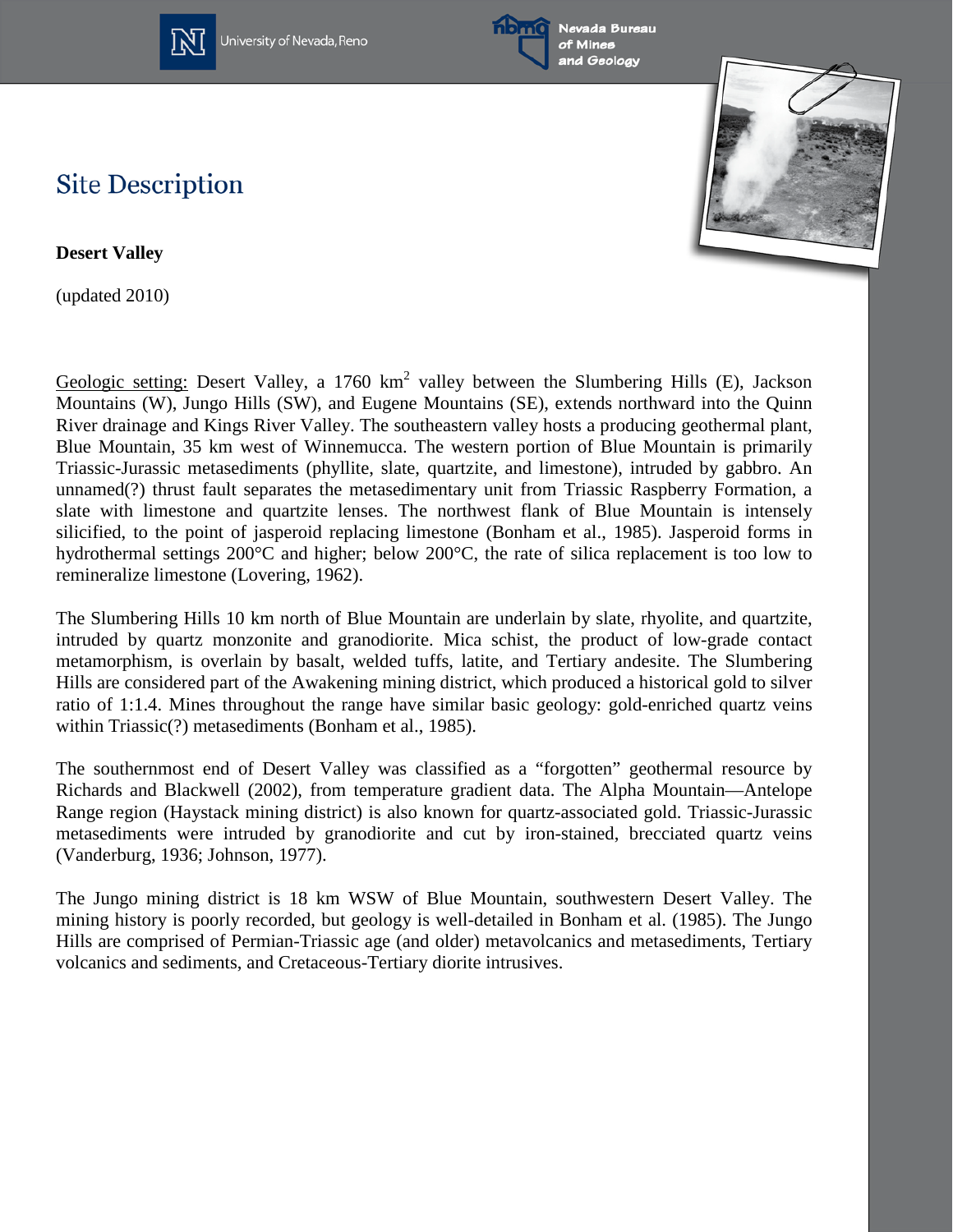

University of Nevada, Reno



Nevada Bureau of Mines and Geology





## Geothermal features:

**Site Description** 

*Blue Mountain:* Gold exploration drilling in the 1990's intercepted 88<sup>o</sup>C groundwater at Blue Mountain (Parr and Percival, 1991). The area is covered by Quaternary alluvium, and no hot springs or spring deposits were known prior. Fairbank and Ross (1999) later examined temperature logs and found maximum temperatures of  $81^{\circ}$ C in a 108-m drill hole. The 12 km<sup>2</sup> thermal anomaly is centered on Sec. 14, T36N, R34E (Fairbank and Niggemann, 2004).

Hot fluids circulate along the numerous north-striking normal faults west of Blue Mountain, which in turn is controlled by a northeast-striking range-front fault. A 650-m exploration core hole drilled at this site, Deep Blue No. 1, recorded 144.7ºC at 644.5 m (Fairbank and Niggemann, 2004). The U.S. Department of Energy agreed to provide funding (\$657,000 over 3 years) to Noramax Corporation to study and help define the resource. Drilling of an exploration core hole commenced in April 2002. Samples from this new drill hole were collected in summer 2002 [\(www.eere.energy.gov\).](http://www.eren.doe.gov/geothermal/)

Noramax began drilling Deep Blue No.2 (DB-2) on March 25, 2004, which was successfully completed to 1128 m depth on April 28, 2004 (see also GeothermEx, 2004). Costs for the operations were shared between Noramex Corp. (NGP wholly-owned subsidiary) and the U.S. Department of Energy. The maximum recorded temperature was 167°C at 585 m. Temperatures of 150-160ºC were recorded in the 200-585 m interval in November, five months after drilling (Nevada Geothermal Power press release, 12/20/2004). A potential geothermal production zone between 515 and 760 m is characterized by >150°C temperatures, multiple crystal-lined, open fractures and vuggy quartz veins, and lost circulation zones. A temperature reversal was observed in the well below 585 m. Geothermometry suggests a higher temperature reservoir at greater depth (Niggemann and others, 2005).

A full-diameter production well, 26A-14, was completed to 858 m in September 2006. A 60 hr flow test reported unassisted flow of over 650,000 lbs/hr of fluid. For a complete report see: [www.nevadageothermal.com/s/Home.asp. A](http://www.nevadageothermal.com/s/Home.asp) bottom-hole temperature of 183°C was reported following drilling. Nevada Geothermal Power has announced a Power Purchase Agreement with Nevada Power Co. for geothermal power to be produced from the site (Nevada Geothermal Power Co. press release, 2006). Another production well, 23-14, completed to 1,041 m in September 2007, has a maximum downhole temperature of 190ºC and flowed 118L/sec (Nevada Geothermal Power press release, September 19, 2007).

The current drilling program is aimed at developing a 30-MW power plant. If a suitable geothermal resource is identified in the deep well, the production potential for this site could be as high as 100